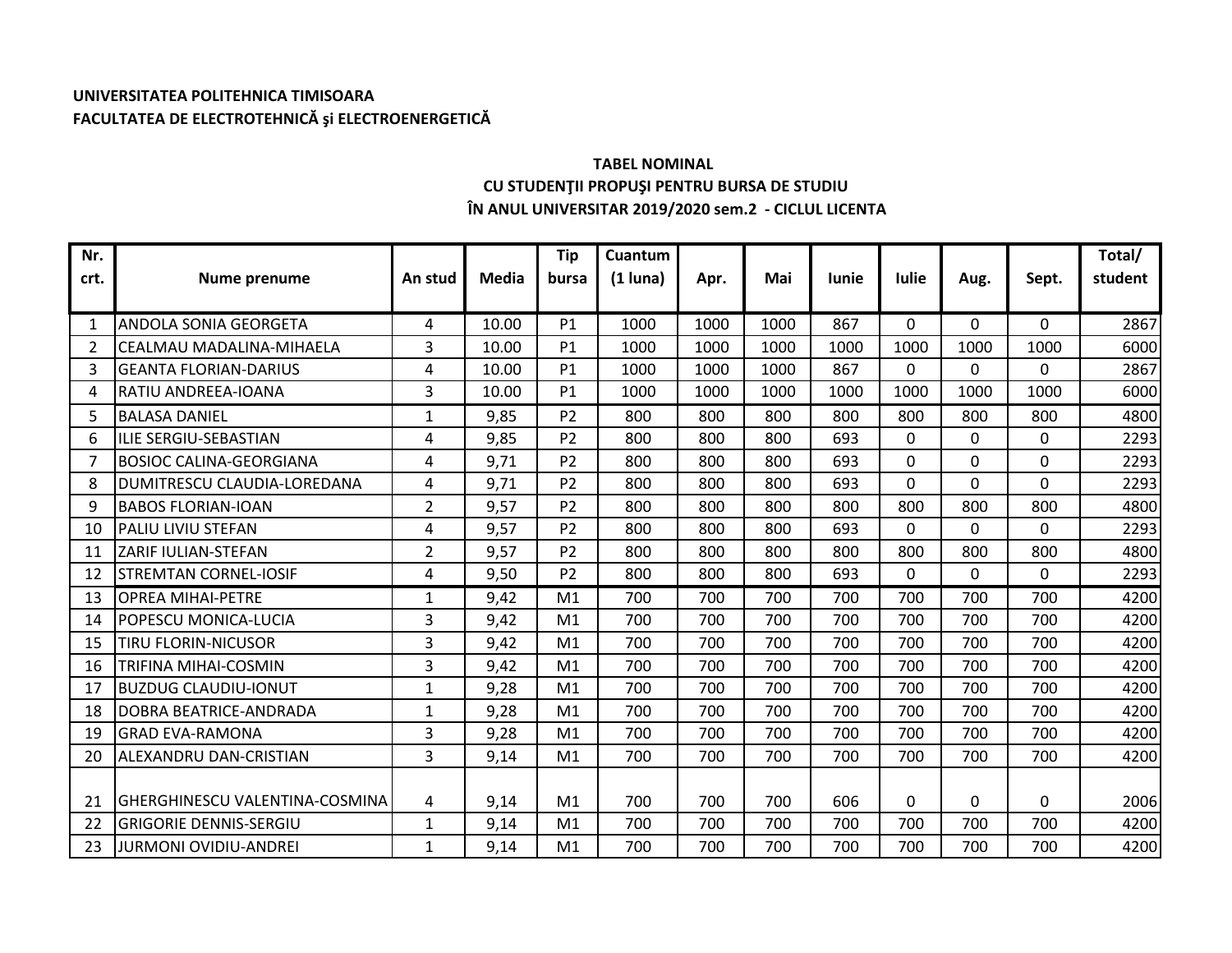| 24 | MIHAESCU GHEORGHE-DANIEL       | $\mathbf{1}$   | 9,14 | M1             | 700 | 700 | 700 | 700 | 700         | 700         | 700            | 4200 |
|----|--------------------------------|----------------|------|----------------|-----|-----|-----|-----|-------------|-------------|----------------|------|
| 25 | MUNTIAN IOAN                   | $\mathbf{1}$   | 9,14 | M1             | 700 | 700 | 700 | 700 | 700         | 700         | 700            | 4200 |
| 26 | PALITA ROXANA-ELENA            | $\mathbf{1}$   | 9,14 | M1             | 700 | 700 | 700 | 700 | 700         | 700         | 700            | 4200 |
| 27 | <b>POPA NOEMI-LAVINIA</b>      | 3              | 9,14 | M1             | 700 | 700 | 700 | 700 | 700         | 700         | 700            | 4200 |
| 28 | <b>VASILACHE GEORGIANA</b>     | $\overline{2}$ | 9,14 | M1             | 700 | 700 | 700 | 700 | 700         | 700         | 700            | 4200 |
| 29 | <b>VLAD NICOLAE-ANDREI</b>     | $\mathbf{1}$   | 9,14 | M1             | 700 | 700 | 700 | 700 | 700         | 700         | 700            | 4200 |
| 30 | <b>ALBICI GEORGIANA-MARIA</b>  | $\mathbf 1$    | 9    | M1             | 700 | 700 | 700 | 700 | 700         | 700         | 700            | 4200 |
| 31 | <b>BOTH ROBERTO-FLAVIUS</b>    | 3              | 9    | M1             | 700 | 700 | 700 | 700 | 700         | 700         | 700            | 4200 |
| 32 | <b>BRISC ALEXANDRU</b>         | $\overline{2}$ | 9    | M1             | 700 | 700 | 700 | 700 | 700         | 700         | 700            | 4200 |
| 33 | <b>CIOLACU ELENA COSMINA</b>   | 3              | 9    | M1             | 700 | 700 | 700 | 700 | 700         | 700         | 700            | 4200 |
| 34 | DANCIU IONELA-ADELINA          | $\mathbf{1}$   | 9    | M1             | 700 | 700 | 700 | 700 | 700         | 700         | 700            | 4200 |
| 35 | HAISIUC ANDREI-CRISTIAN        | $\mathbf{1}$   | 9    | M1             | 700 | 700 | 700 | 700 | 700         | 700         | 700            | 4200 |
| 36 | POPA DAVID-ANDREI              | 4              | 9    | M1             | 700 | 700 | 700 | 606 | $\mathbf 0$ | $\mathbf 0$ | 0              | 2006 |
| 37 | POPESCU ANA-MARIA              | $\overline{4}$ | 9    | M1             | 700 | 700 | 700 | 606 | $\mathbf 0$ | 0           | $\overline{0}$ | 2006 |
| 38 | TOMA IOANA-FLORENTINA          | $\mathbf{1}$   | 9    | M1             | 700 | 700 | 700 | 700 | 700         | 700         | 700            | 4200 |
| 39 | <b>GANEA VIRGIL</b>            | $\overline{2}$ | 8,85 | M <sub>2</sub> | 600 | 600 | 600 | 600 | 600         | 600         | 600            | 3600 |
| 40 | MUNTEANU ANDREI CATALIN        | 4              | 8,85 | M <sub>2</sub> | 600 | 600 | 600 | 520 | $\mathbf 0$ | 0           | 0              | 1720 |
| 41 | <b>BADAU IONUT MIHAITA</b>     | $\overline{4}$ | 8,71 | M <sub>2</sub> | 600 | 600 | 600 | 520 | $\Omega$    | 0           | $\overline{0}$ | 1720 |
| 42 | <b>BALESCU PAUL-CONSTANTIN</b> | $\overline{2}$ | 8,71 | M <sub>2</sub> | 600 | 600 | 600 | 600 | 600         | 600         | 600            | 3600 |
| 43 | <b>BRATU IOAN-DANIEL</b>       | $\overline{2}$ | 8,71 | M <sub>2</sub> | 600 | 600 | 600 | 600 | 600         | 600         | 600            | 3600 |
|    | GRADINARIU ANDREI-BENIAMIN-    |                |      |                |     |     |     |     |             |             |                |      |
| 44 | <b>IONUT</b>                   | 3              | 8,71 | M <sub>2</sub> | 600 | 600 | 600 | 600 | 600         | 600         | 600            | 3600 |
| 45 | NISTOR ADELINA-DACIANA         | $\overline{2}$ | 8,71 | M <sub>2</sub> | 600 | 600 | 600 | 600 | 600         | 600         | 600            | 3600 |
| 46 | <b>SIRBU GEORGIANA</b>         | $\overline{2}$ | 8,71 | M <sub>2</sub> | 600 | 600 | 600 | 600 | 600         | 600         | 600            | 3600 |
| 47 | ANDRU GEORGE-ALEXANDRU         | 3              | 8,57 | M <sub>2</sub> | 600 | 600 | 600 | 600 | 600         | 600         | 600            | 3600 |
| 48 | IUONAC IOSUA-LIVIU             | $\overline{2}$ | 8,57 | M <sub>2</sub> | 600 | 600 | 600 | 600 | 600         | 600         | 600            | 3600 |
| 49 | <b>LADAR ROBERT</b>            | $\overline{2}$ | 8,57 | M <sub>2</sub> | 600 | 600 | 600 | 600 | 600         | 600         | 600            | 3600 |
| 50 | <b>SIRB VICTOR-DANIEL</b>      | $\overline{2}$ | 8,57 | M <sub>2</sub> | 600 | 600 | 600 | 600 | 600         | 600         | 600            | 3600 |
| 51 | <b>TRINC BOGDAN-FLORIN</b>     | $\mathbf{1}$   | 8,57 | M <sub>2</sub> | 600 | 600 | 600 | 600 | 600         | 600         | 600            | 3600 |
| 52 | <b>VINTAN RADU-AUREL</b>       | $\overline{2}$ | 8,57 | M <sub>2</sub> | 600 | 600 | 600 | 600 | 600         | 600         | 600            | 3600 |
| 53 | <b>DRESCA FLORIN DANIEL</b>    | $\overline{4}$ | 8,5  | M <sub>2</sub> | 600 | 600 | 600 | 520 | $\mathbf 0$ | 0           | $\mathbf 0$    | 1720 |
| 54 | <b>BAR GEORGIANA-MIRUNA</b>    | $\overline{2}$ | 8,42 | M <sub>2</sub> | 600 | 600 | 600 | 600 | 600         | 600         | 600            | 3600 |
| 55 | <b>COSTOLAS DARIUS</b>         | $\mathbf{1}$   | 8,42 | M <sub>2</sub> | 600 | 600 | 600 | 600 | 600         | 600         | 600            | 3600 |
| 56 | MITRESCU PETRE-ADRIAN          | $\overline{2}$ | 8,42 | M <sub>2</sub> | 600 | 600 | 600 | 600 | 600         | 600         | 600            | 3600 |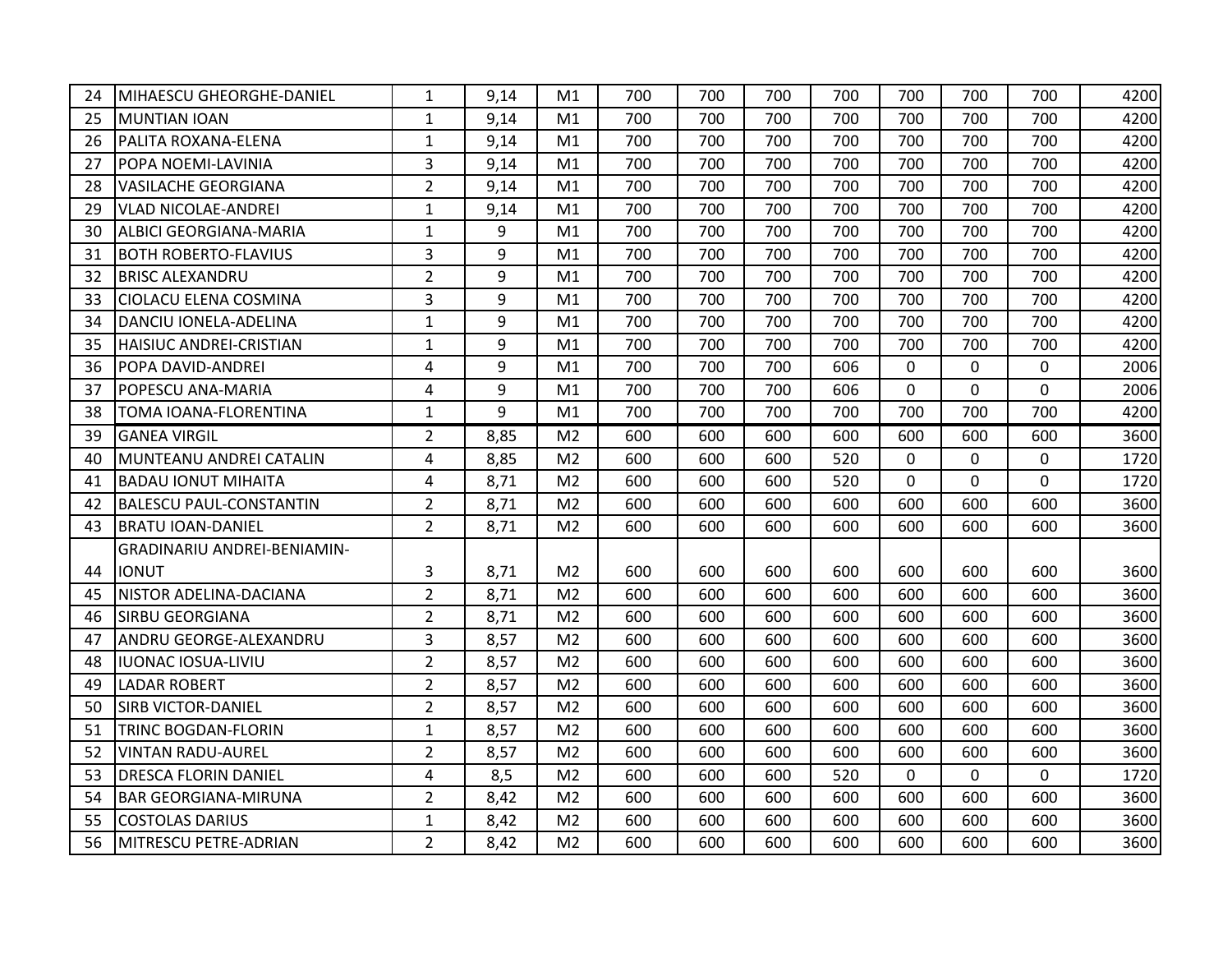| 57 | <b>POTANC ANA-MARIA</b>              | 3              | 8,42 | M <sub>2</sub> | 600 | 600 | 600 | 600 | 600          | 600      | 600          | 3600 |
|----|--------------------------------------|----------------|------|----------------|-----|-----|-----|-----|--------------|----------|--------------|------|
| 58 | <b>SANDOI MARIAN-VALENTIN</b>        | 3              | 8,42 | M <sub>2</sub> | 600 | 600 | 600 | 600 | 600          | 600      | 600          | 3600 |
| 59 | <b>BUGHER ROBERT-DANIEL</b>          | 4              | 8,28 | M <sub>2</sub> | 600 | 600 | 600 | 520 | $\Omega$     | $\Omega$ | $\mathbf 0$  | 1720 |
| 60 | MALAEL FLAVIUS-ALEXANDER             | $\mathbf{1}$   | 8,28 | M <sub>2</sub> | 600 | 600 | 600 | 600 | 600          | 600      | 600          | 3600 |
| 61 | MARIN DARIUS-ANDREI                  | $\overline{2}$ | 8,28 | M <sub>2</sub> | 600 | 600 | 600 | 600 | 600          | 600      | 600          | 3600 |
| 62 | <b>SUCIU CRISTINA-ANDREEA</b>        | $\overline{2}$ | 8,28 | M <sub>2</sub> | 600 | 600 | 600 | 600 | 600          | 600      | 600          | 3600 |
| 63 | <b>SURDULESCU ALEXANDRA PATRICIA</b> | $\overline{4}$ | 8,28 | M <sub>2</sub> | 600 | 600 | 600 | 520 | $\mathbf 0$  | 0        | $\mathbf 0$  | 1720 |
| 64 | <b>CERBU DAMIAN-MARIUS</b>           | $\mathbf{1}$   | 8,14 | M <sub>2</sub> | 600 | 600 | 600 | 600 | 600          | 600      | 600          | 3600 |
| 65 | <b>IVAN ABEL-NATANAEL</b>            | $\overline{2}$ | 8,14 | M <sub>2</sub> | 600 | 600 | 600 | 600 | 600          | 600      | 600          | 3600 |
| 66 | PODARU SEBASTIAN-STEFAN              | $\overline{3}$ | 8,14 | M <sub>2</sub> | 600 | 600 | 600 | 600 | 600          | 600      | 600          | 3600 |
| 67 | <b>POPA IONUT-CRISTIAN</b>           | $\mathbf{1}$   | 8,14 | M <sub>2</sub> | 600 | 600 | 600 | 600 | 600          | 600      | 600          | 3600 |
| 68 | POPOVICI BOGDAN-GABRIEL              | $\overline{3}$ | 8,14 | M <sub>2</sub> | 600 | 600 | 600 | 600 | 600          | 600      | 600          | 3600 |
| 69 | <b>SAUCA RAUL-SORINEL</b>            | $\overline{2}$ | 8,14 | M <sub>2</sub> | 600 | 600 | 600 | 600 | 600          | 600      | 600          | 3600 |
| 70 | SCHEIBLE ANDRADA-GABRIELA            | $\mathbf{1}$   | 8,14 | M <sub>2</sub> | 600 | 600 | 600 | 600 | 600          | 600      | 600          | 3600 |
| 71 | <b>SCNIER IOSIF-ALEXANDRU</b>        | 3              | 8,14 | M <sub>2</sub> | 600 | 600 | 600 | 600 | 600          | 600      | 600          | 3600 |
| 72 | <b>SERBAN CLAUDIU-RAZVAN</b>         | $\mathbf{1}$   | 8,14 | M <sub>2</sub> | 600 | 600 | 600 | 600 | 600          | 600      | 600          | 3600 |
| 73 | <b>BURDAN SORINA-DENISA</b>          | $\mathbf{1}$   | 8    | M <sub>2</sub> | 600 | 600 | 600 | 600 | 600          | 600      | 600          | 3600 |
| 74 | CIOBU-DOBREI ANDRA-FLORINA           | $\overline{3}$ | 8    | M <sub>2</sub> | 600 | 600 | 600 | 600 | 600          | 600      | 600          | 3600 |
| 75 | <b>FILIP LARISA-MARIA</b>            | $\overline{2}$ | 8    | M <sub>2</sub> | 600 | 600 | 600 | 600 | 600          | 600      | 600          | 3600 |
| 76 | NIMIRCEAG VLAD-DAN                   | $\mathbf{1}$   | 8    | M <sub>2</sub> | 600 | 600 | 600 | 600 | 600          | 600      | 600          | 3600 |
| 77 | <b>PAPUC BOGDAN CONSTANTIN</b>       | $\overline{4}$ | 8    | M <sub>2</sub> | 600 | 600 | 600 | 520 | $\mathbf{0}$ | $\Omega$ | $\mathbf{0}$ | 1720 |
| 78 | <b>PATALAU TITUS</b>                 | $\mathbf{1}$   | 8    | M <sub>2</sub> | 600 | 600 | 600 | 600 | 600          | 600      | 600          | 3600 |
| 79 | <b>ROMAN MIHAI-PETRU</b>             | 3              | 8    | M <sub>2</sub> | 600 | 600 | 600 | 600 | 600          | 600      | 600          | 3600 |
| 80 | <b>SECEANU BOGDAN-STEFAN</b>         | $\overline{2}$ | 8    | M <sub>2</sub> | 600 | 600 | 600 | 600 | 600          | 600      | 600          | 3600 |
| 81 | <b>DRAGOS DANIEL-VALENTIN</b>        | $\mathbf{1}$   | 7,85 | M <sub>2</sub> | 600 | 600 | 600 | 600 | 600          | 600      | 600          | 3600 |
| 82 | <b>FILIP DRAGOS-STEFAN</b>           | $\mathbf{1}$   | 7,85 | M <sub>2</sub> | 600 | 600 | 600 | 600 | 600          | 600      | 600          | 3600 |
| 83 | <b>PACALA ANDREI</b>                 | $\mathbf{1}$   | 7,85 | M <sub>2</sub> | 600 | 600 | 600 | 600 | 600          | 600      | 600          | 3600 |
| 84 | <b>BICAN CAMELIA-CORNELIA</b>        | $\mathbf{1}$   | 7,71 | M <sub>2</sub> | 600 | 600 | 600 | 600 | 600          | 600      | 600          | 3600 |
| 85 | <b>HORA NATALIA</b>                  | $\overline{2}$ | 7,71 | M <sub>2</sub> | 600 | 600 | 600 | 600 | 600          | 600      | 600          | 3600 |
| 86 | MERCE BOGDAN-FLORIN                  | $\mathbf{1}$   | 7,71 | M <sub>2</sub> | 600 | 600 | 600 | 600 | 600          | 600      | 600          | 3600 |
| 87 | <b>OCHIS FILIP-GABRIEL</b>           | $\mathbf{1}$   | 7,71 | M <sub>2</sub> | 600 | 600 | 600 | 600 | 600          | 600      | 600          | 3600 |
| 88 | PASCU EDUARD-CRISTIAN                | $\mathbf{1}$   | 7,71 | M <sub>2</sub> | 600 | 600 | 600 | 600 | 600          | 600      | 600          | 3600 |
| 89 | <b>BOGDANEL MARIA-ALINA</b>          | $\mathbf{1}$   | 7,57 | M <sub>2</sub> | 600 | 600 | 600 | 600 | 600          | 600      | 600          | 3600 |
| 90 | <b>IUHOS IOAN-MIREL</b>              | $\mathbf{1}$   | 7,57 | M <sub>2</sub> | 600 | 600 | 600 | 600 | 600          | 600      | 600          | 3600 |